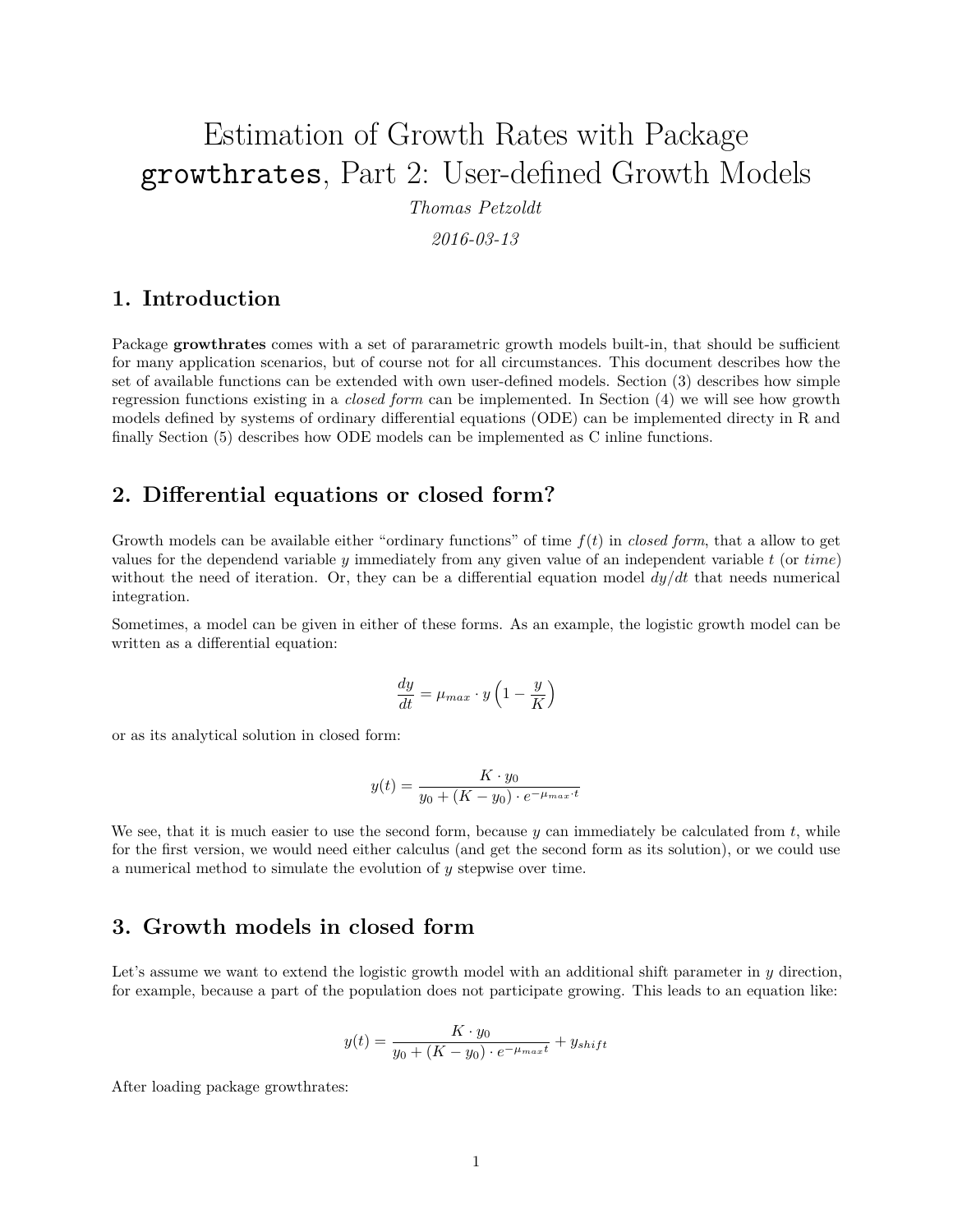we can immediately define our own function in the user workspace, without modifying the package itself. In order to make it compatible with package growthrates, it is sufficient to streamline the input and output interfaces in the style described in help page ?growthmodel.

The function can have any valid name, but:

- 1. it must have exactly two arguments **time** and **parms** as input and
- 2. its return value (output) must be a matrix with at least 3 columns with the column names time, y and log\_y.

The inner part of the function can be adapted as necessary, as long as the connection between input and output makes sense from a scientific viewpoint.

```
grow_logistic_yshift <- function(time, parms) {
  with(as.list(parms), {
   y <- (K * y0) / (y0 + (K - y0) * exp(-mumax * time)) + y_shift
    as.matrix(data.frame(time = time, y = y, log_y = log(y)))
 })
}
```
The, at a first look circumstantial  $as.\text{matrix(data}.\text{frame}(())$  construction is a simple way to create the required output format. Then, it is of course a good idea to test the function beforehand, for example:

```
time <-1:10out \leq grow logistic yshift(time, parms = list(y0 = 1, mumax = 0.5, K = 10, y_shift = 2))
plot(time, out[, "y"], type = "b")
```


time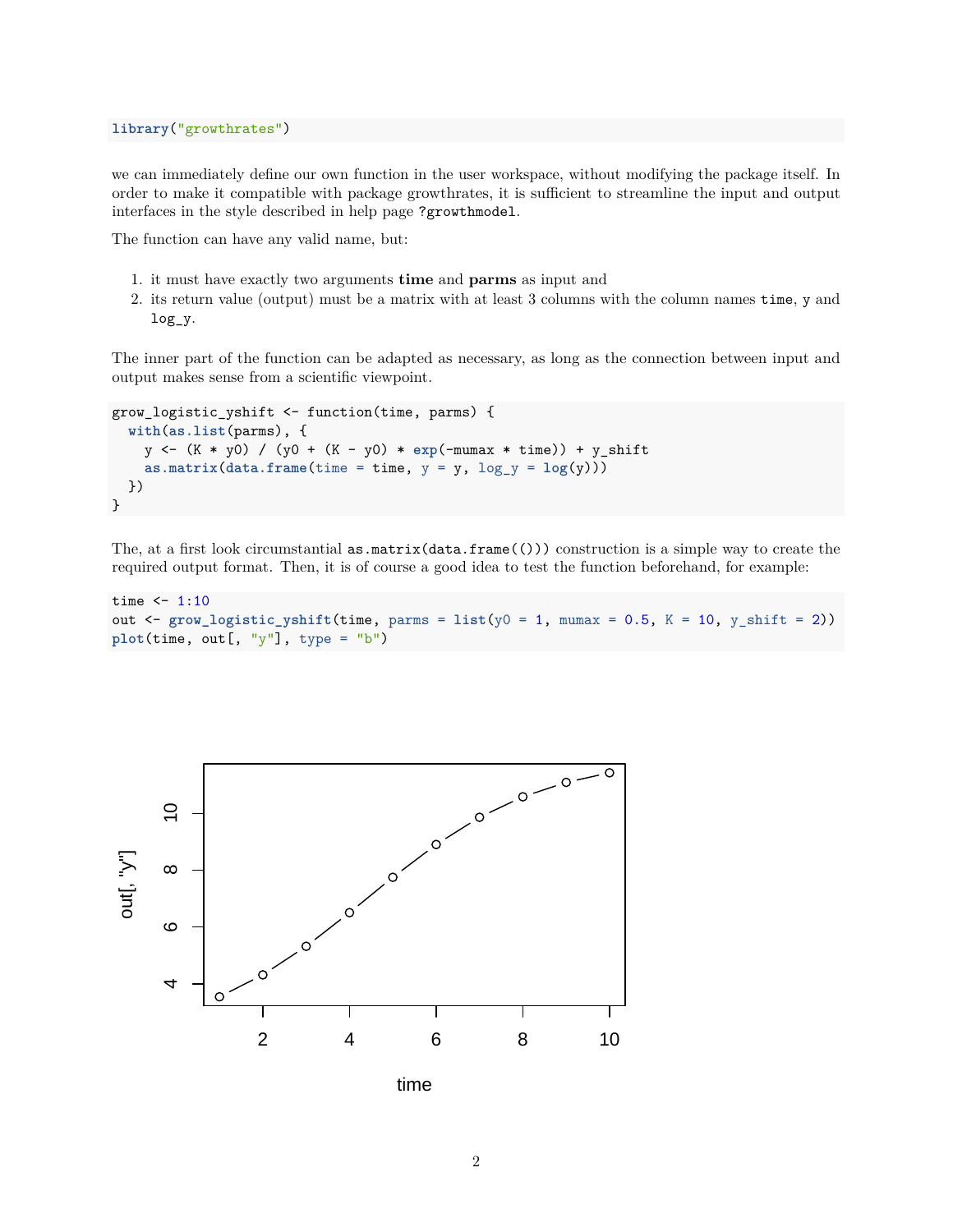Future versions of the growthrates package may introduce additional checks, so it is already a good idea to convert the function into an appropriate object of class growthmodel with a so-called constructor function of the same name:

```
grow_logistic_yshift <- growthmodel(grow_logistic_yshift,
                                   c("y0", "mumax", "K", "y_shift")
```
Now the new model is ready to be fitted to test data:

```
x <- seq(5, 100, 5)
y <- c(2.1, 2.3, 5, 4.7, 4.3, 6.9, 8.2, 11.5, 8.8, 10.2, 14.5, 12.5,
       13.6, 12.7, 14.2, 12.5, 13.8, 15.1, 12.7, 14.9)
fit <- fit_growthmodel(grow_logistic_yshift,
                        p = c(y0 = 1, \text{ mumar} = 0.1, K = 10, K = 10, y_shift = 1),time = x, y = y)
plot(fit)
```


**summary**(fit)

## ## Parameters: ## Estimate Std. Error t value Pr(>|t|) ## y0 0.86510 1.15526 0.749 0.464826 ## mumax 0.08134 0.02737 2.972 0.008995 \*\* ## K 12.99885 2.56970 5.059 0.000116 \*\*\* ## y\_shift 1.04939 2.22481 0.472 0.643528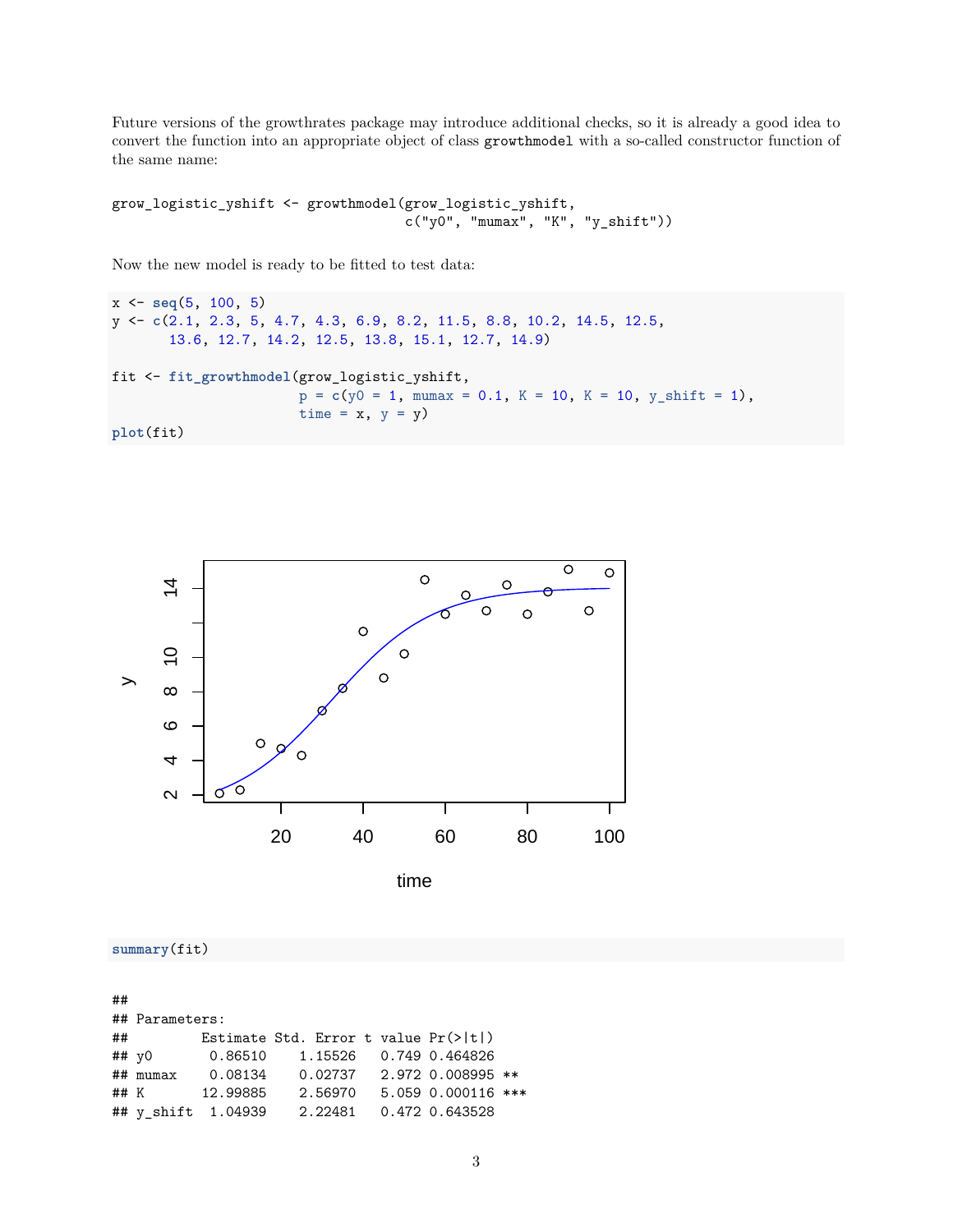```
## ---
## Signif. codes: 0 '***' 0.001 '**' 0.01 '*' 0.05 '.' 0.1 ' ' 1
##
## Residual standard error: 1.248 on 16 degrees of freedom
##
## Parameter correlation:
## y0 mumax K y_shift
## y0 1.0000 -0.9632 0.9555 -0.9477
## mumax -0.9632 1.0000 -0.8989 0.8519
## K 0.9555 -0.8989 1.0000 -0.9766
## y_shift -0.9477 0.8519 -0.9766 1.0000
```
## **4. Differential equation models in R**

Differential equation models can be used quite similar to this. It is a little bit more complex because:

- 1. we need two functions. One for the ODE model (the derivatives) and one for the numerical integration.
- 2. the ODE model distinguishes between time dependent *state variables* and constant *parameters*, that can both be considered as *parameters* in a statistical sense. This distinction between **statistical parameters** (from the viewpoint of model fitting) and **ODE model parameters** should not be confused.
- 3. the numerical integration is itself is a broad field that needs experience and care. A short overview on this topic can be found in Soetaert, Petzoldt, and Setzer (2010).

In the following, let's assume a model where the carrying capacity is a function of time. This can be modelled with a system of two differential equations, one for the carrying capacity (*K*) and another for the population abundance (*y*). For sake of simplicity we assume a linear increase of *K*, but more complex models are of course also possible, e.g. biochemical conversion of a mixed substrate, Monod-dependency from a limited resource, density dependence or a semi-continuos addition of nutrients.

The growth model is built from two parts:

- 1. the function ode\_... with the differential equations, and
- 2. the growth model grow\_... calculating the numerical solution.

In the latter, the statistical parameters are splitted into the initial values for the states (init) and the ODE model parameters. And, we need to distinguish between the initial (start) values, e.g.  $y_0$  and the state variables *y* that change during simulation.

```
ode_K_linear <- function (time, init, parms, ...) {
  with(as.list(c(parms, init)), {
    dy <- mumax * y * (1 - y/K)dK < -dKlist(c(dy, dK), log_y = unname(log(y)))})
}
grow_K_linear <- function(time, parms, ...) {
  init <- parms[c("y0", "K")] # initial values<br>names(init) <- c("y", "K") # force names of
                                              # force names of state variables
  odeparms <- parms[c("mumax", "dK")] # the parms of the ODE model
```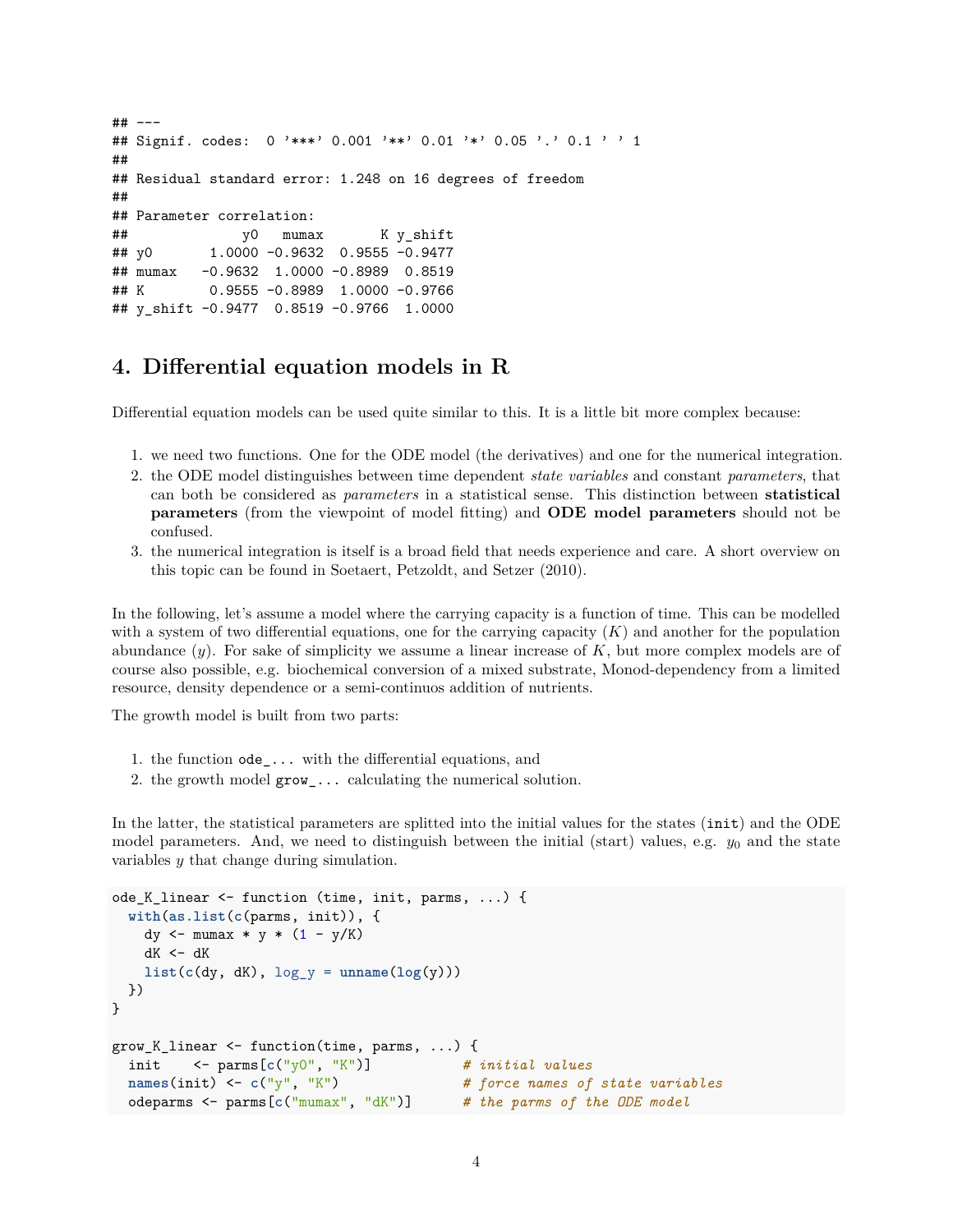```
out <- ode(init, time, ode_K_linear, parms = odeparms)
  out
}
```
Again, it's a good idea to test this first:

```
grow_K_linear <- growthmodel(grow_K_linear,
                             pnames = c("y0", "K", "mumax", "deltaK"))
head(grow_K_linear(time = 1:10, c(y0 = .1, K = 1, mumax = 0.1, dK = 0.5)))
```
## time y K log\_y ## [1,] 1 0.1000000 1.0 -2.302585 ## [2,] 2 0.1095851 1.5 -2.211054 ## [3,] 3 0.1203149 2.0 -2.117643 ## [4,] 4 0.1322238 2.5 -2.023259 ## [5,] 5 0.1453939 3.0 -1.928308 ## [6,] 6 0.1599322 3.5 -1.833005

before we fit the model to data:

```
x <- seq(5, 100, 5)
y <- c(0.1, 2.2, 3.1, 1.5, 8.9, 8, 8.4, 9.8, 9.3, 10.6, 12, 13.6,
  13.1, 13.3, 11.6, 14.7, 12.6, 13.9, 16.9, 14.4)
fit <- fit_growthmodel(grow_K_linear,
                       p = c(y0 = 0.1, mumax = 0.2, K = 10, dK = .1), time = x, y = y)
plot(fit)
```


time

```
summary(fit)
```

```
##
## Parameters:
```

```
## Estimate Std. Error t value Pr(>|t|)
```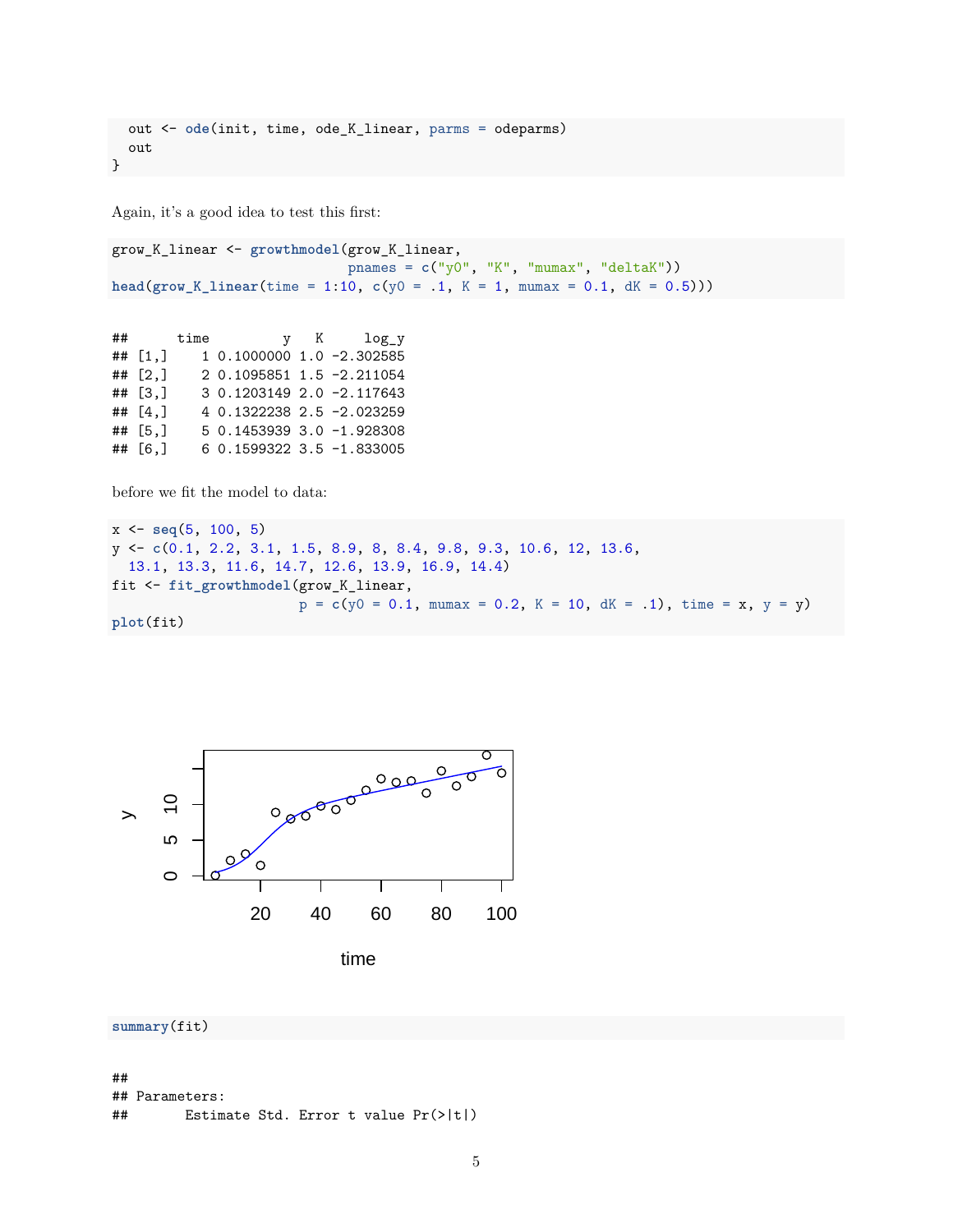```
## y0 0.53286 0.55248 0.964 0.349157
## mumax 0.18124 0.07555 2.399 0.028988 *
## K 7.76895 1.65802 4.686 0.000248 ***
## dK 0.08490 0.02375 3.575 0.002529 **
## ---
## Signif. codes: 0 '***' 0.001 '**' 0.01 '*' 0.05 '.' 0.1 ' ' 1
##
## Residual standard error: 1.442 on 16 degrees of freedom
##
## Parameter correlation:
## y0 mumax K dK
## y0 1.0000 -0.9211 0.5040 -0.3791
## mumax -0.9211 1.0000 -0.6911 0.5596
## K 0.5040 -0.6911 1.0000 -0.9528
## dK -0.3791 0.5596 -0.9528 1.0000
```
#### **5. Inline C code with package cOde**

A numerical simulation of ODE models can sometimes be slow, so we may be tempted to speed it up. This is indeed possible with *compiled code*, i.e. the model is written in another programming language (Fortran or C) that are faster compared to R. Several methods exist how this can be done, see for example Soetaert, Petzoldt, and Setzer (2010) or Kneis (2015). In the following, we use a method that allows *inline code*, i.e. direkt integration of C code in the R script using package **cOde** (Kaschek 2016).

Note, however, that compiled code needs the necessary C (and/or Fortran) compilers and some additional developer tools. These are often installed on Linux systems by default, whereas the Windows toolset available from <https://cran.r-project.org/bin/windows/Rtools/> needs an additional installation.

```
## The following example shows how to use compiled growth models
## from inline code, by using the 'cOde' package of Daniel Kaschek
## Note: This example needs the R development tools.
## - suitable compilers on Linux and Mac
## - Rtools on Windows from
library("growthrates")
library("cOde")
## define a system of ODEs and compile it ---------------------
ode_K_linear <- funC(c(
 y = "mumax * y * (1-y/K)",
 K = "dK"))
yini <- c(y = 1, K = 10)
params = c(mumax = 0.1, dK = 0.05)## run the model
out1 <- odeC(yini, times = 0:100, ode_K_linear, parms = parms)
## generate artificial test data with normal distributed noise
x <- seq(5, 100, 5)
y <- odeC(yini, x, ode_K_linear, parms)[, "y"] + rnorm(x)
```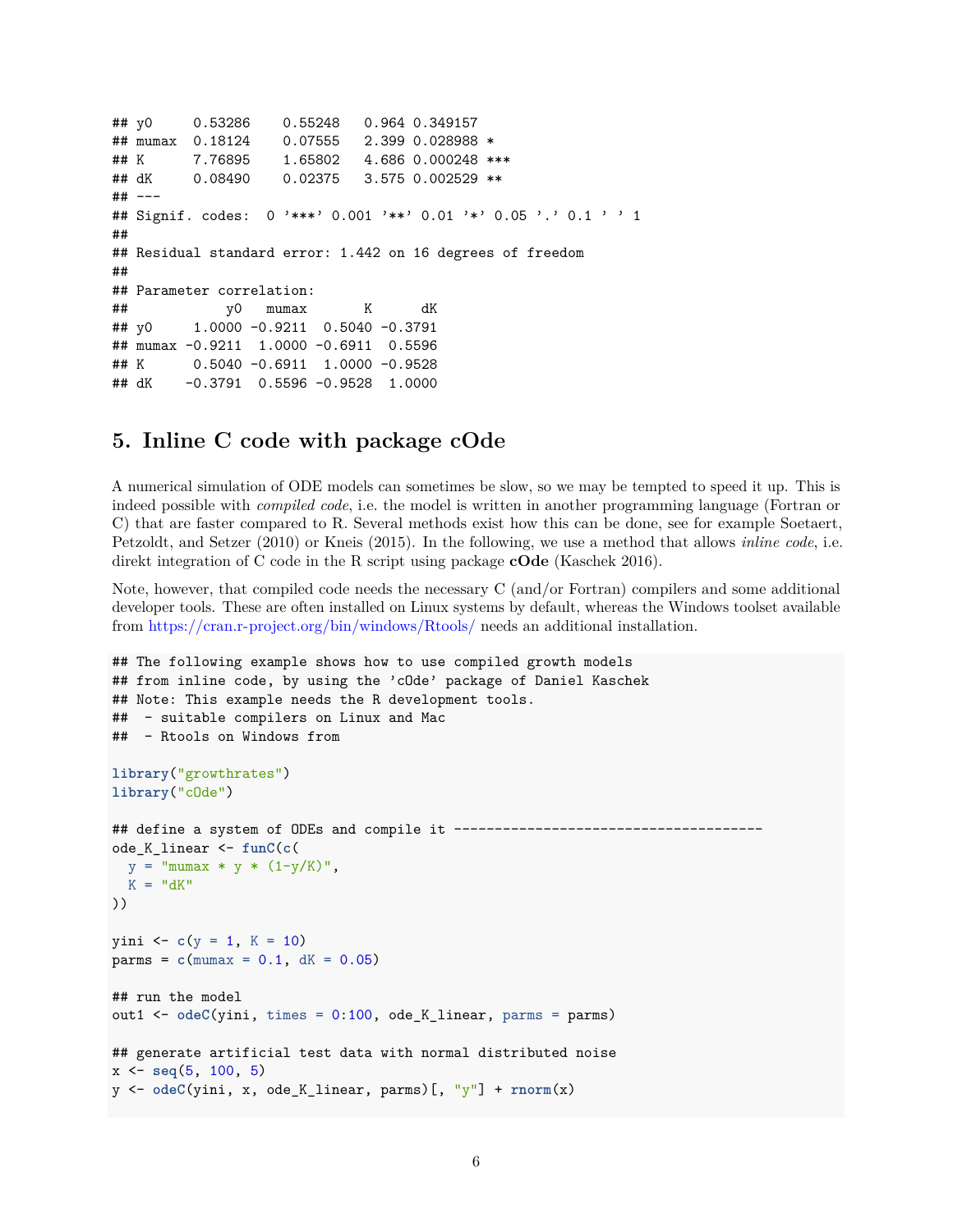```
## create a "growthmodel" with interfaces compatible to package growthrates
## It is essential to use consistent names for parameters and initial values!
grow K linear \leq function(time, parms, ...) {
  init <- parms[c("y0", "K")] # initial values
 names(init) <- c("y", "K") # force names
 out <- odeC(init, time, ode_K_linear, parms)
  cbind(out, \log y = \log(\text{out}[\, , \, "y"])))
}
## convert this to an object, (maybe needed by future extensions)
grow_K_linear <- growthmodel(grow_K_linear, pnames = c("y0", "mumax", "K", "dK"))
## Test the growthmodel
## Columns with names 'time', 'y' and 'log_y' are mandatory.
head(\text{grow}_K linear(\text{time} = x, c(y0 = 1, \text{numax} = 0.1, K = 10, dK = 0.1))
## Fit the model ---------------------------------------------------------------
fit <- fit_growthmodel(grow_K_linear,
                        p = c(y0 = 1, \text{ m·max} = 0.1, K = 10, dK = 0.1), \text{ time} = x, y = y)plot(fit)
summary(fit)
## Unload DLL and cleanup --------------------
## DLL creation should ideally be directed to a temporary directory.
dll <- paste(ode_K_linear, .Platform$dynlib.ext, sep = "")
dyn.unload(dll)
unlink(dll)
unlink(paste(ode_K_linear, ".c", sep = ""))
unlink(paste(ode_K_linear, ".o", sep = ""))
```
## **Acknowledgments**

Many thanks to Claudia Seiler for the data set, to David Kneis for fruitful discussions, to Daniel Kaschek for his **cOde** package, and to the R Core Team (R Core Team 2015) for developing and maintaining **R**. This documentation was written using **knitr** (Xie 2014) and **rmarkdown** (Allaire et al. 2015).

## **References**

Allaire, JJ, Joe Cheng, Yihui Xie, Jonathan McPherson, Winston Chang, Jeff Allen, Hadley Wickham, and Rob Hyndman. 2015. *Rmarkdown: Dynamic Documents for R*. [http://CRAN.R-project.org/package=rmarkdown.](http://CRAN.R-project.org/package=rmarkdown)

Kaschek, Daniel. 2016. *COde: Automated C Code Generation for Use with the DeSolve and BvpSolve Packages*. [https://CRAN.R-project.org/package=cOde.](https://CRAN.R-project.org/package=cOde)

Kneis, David. 2015. *Rodeo: Handling of ODE-Models as R Objects*. [https://github.com/dkneis/rodeo.](https://github.com/dkneis/rodeo)

R Core Team. 2015. *R: A Language and Environment for Statistical Computing*. Vienna, Austria: R Foundation for Statistical Computing. [http://www.R-project.org/.](http://www.R-project.org/)

Soetaert, Karline, Thomas Petzoldt, and R. Woodrow Setzer. 2010. "Solving Differential Equations in R." *The*